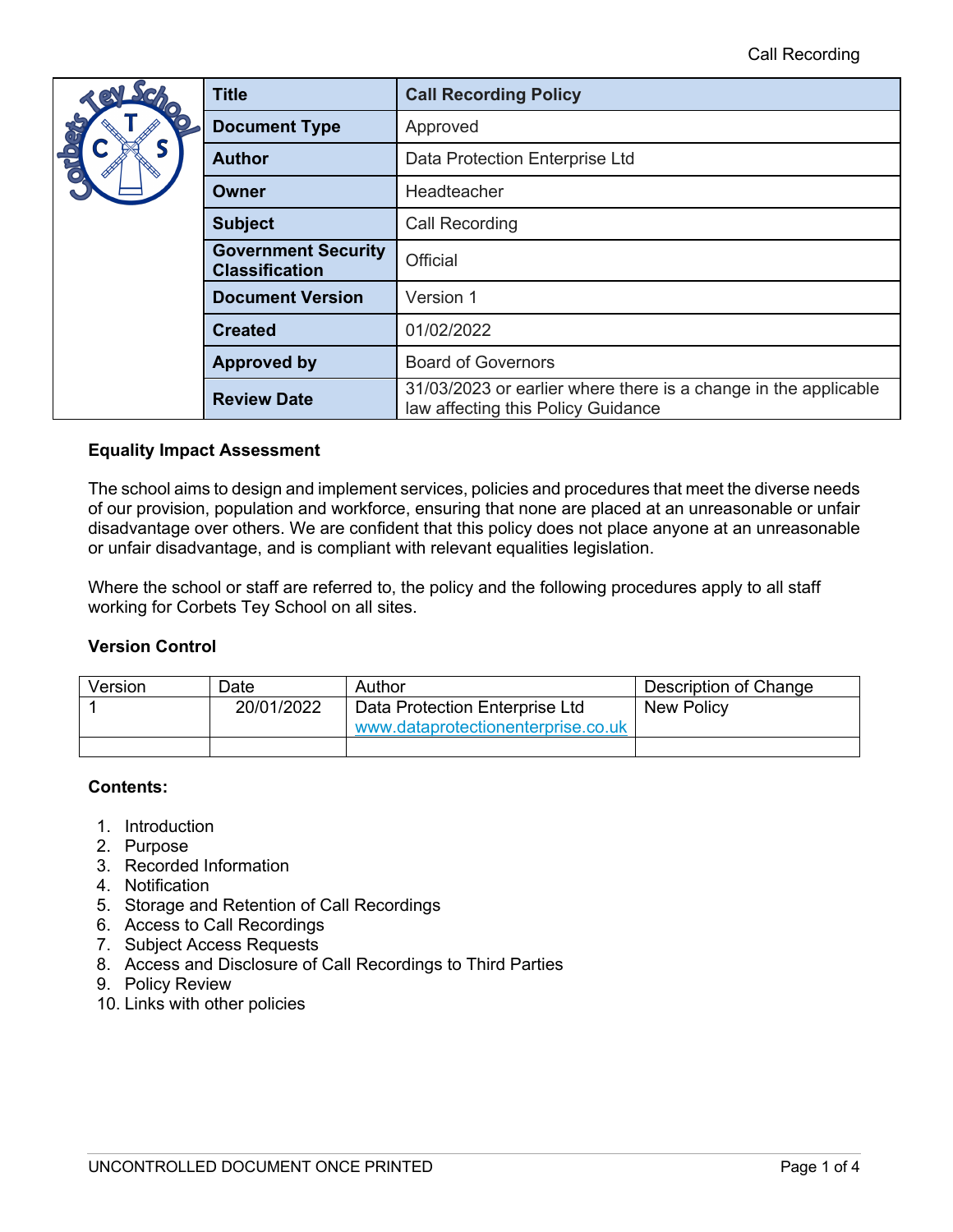### **1. INTRODUCTION**

The call recording facility is automated, and recordings will only be used for the purposes specified in this policy.

All incoming and outgoing calls are recorded by the school. When an individual contacts the school, a recorded message will inform the caller that their call is being monitored and recorded so that they have the opportunity to consent by continuing with the call or hanging up.

An itemised call log will be retained of all calls made and received on our telephone network to selected telephone extensions. This will include details of the external caller's number and the date, time and the duration of the call.

All conversations are recorded for the purpose of:

- Protecting staff from aggressive, abusive or nuisance calls;
- Improving the quality of the service provided;
- Identifying staff training needs and to support effective training

# **2. PURPOSE**

The purpose of this policy is to govern the procedures for call recording within the school and the management of access and use of telephone call recordings. In order to maintain high standards and protect the public and staff the school need to record inbound and outbound telephone calls and retain them for a limited period of time.

The school shall ensure that the use of these recordings is fair and that the school comply with the requirements of the relevant legislation which includes:

- The Regulation of Investigatory Powers Act 2000;
- The Telecommunications (Lawful Business Practice) (Interception of Communications Regulations) 2000;
- The Telecommunications (Data Protection and Privacy) Regulations 1999;
- The UK General Data Protection Regulation and the Data Protection Act 2018; and
- The Human Rights Act 1998.

The purpose of this policy is to ensure that all recordings are fair, proportionate and managed in line with legislation.

#### **3. RECORDED INFORMATION**

All calls internal, in and outbound calls will be recorded and stored securely. These recordings will only be listened to if there is a complaint or a subject access request is submitted.

# **4. NOTIFICATION**

All reasonable effort will be made to communicate that calls may be monitored and recorded. This will be communicated by:

- A pre-recorded message which will be played to all callers that phone the school, prior to the call being answered;
- Placing a notice on the school website.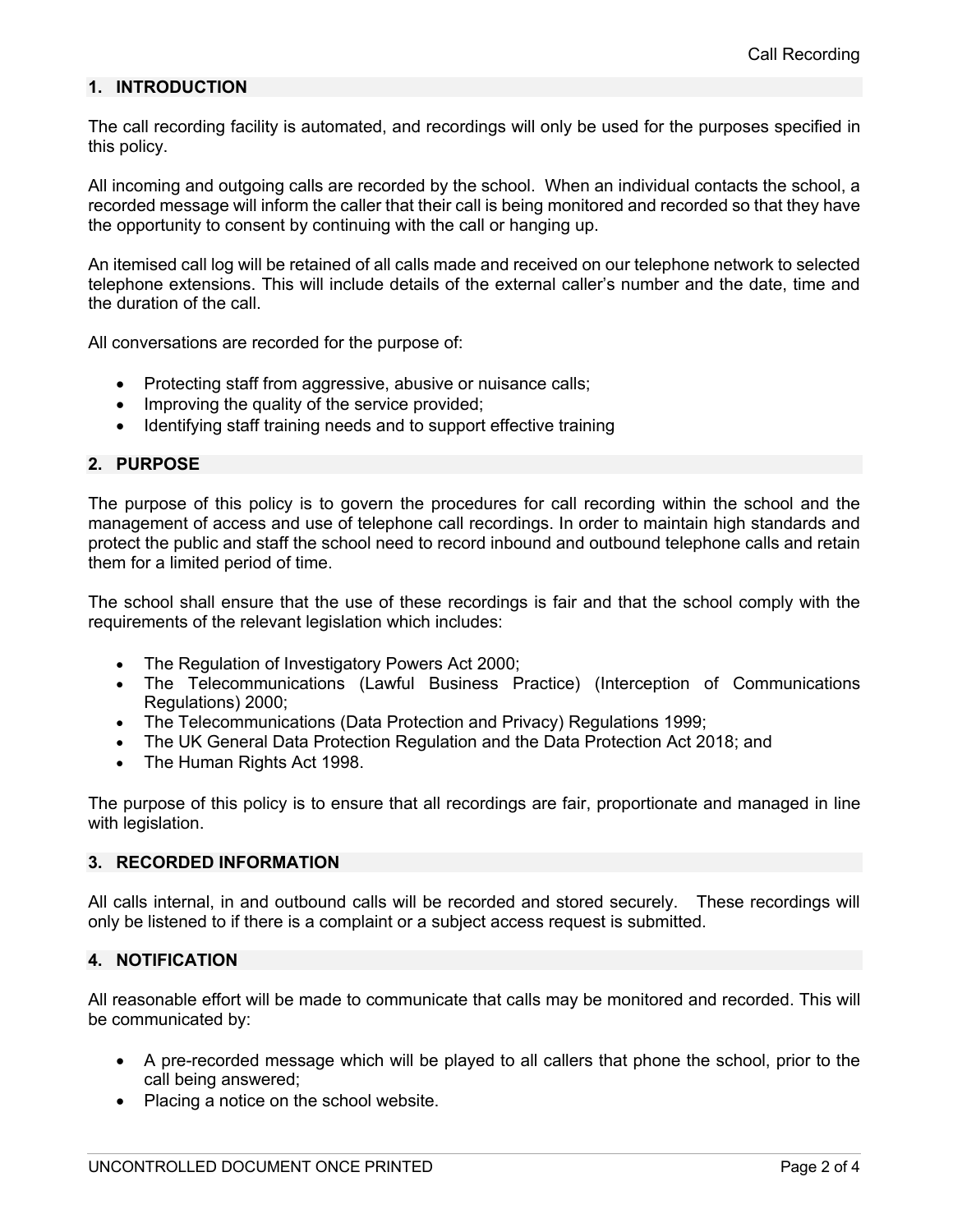### **5. STORAGE AND RETENTION OF CALL RECORDINGS**

Personal data collected in the course of recording activities will be processed fairly and lawfully and in accordance with the UK General Data Protection Regulation and the Data Protection Act 2018.

Data collected will be:

- $\Diamond$  Used for the purpose(s) specified in this policy only and not used for any other purpose(s);
- $\Diamond$  Accessible only to specified and authorised staff;
- $\Diamond$  Kept confidential;
- $\Diamond$  Stored securely and
- à Not kept for longer than necessary and will be securely destroyed in line with the school retention policy.

# **6. ACCESS TO CALL RECORDINGS**

Access to call recordings will be restricted to authorised staff and will not be made more widely available.

Recordings are accessible via a password-protected software login.

#### **7. SUBJECT ACCESS REQUESTS (SAR)**

Individuals have the right to request access to call recordings relating to themselves under the Data Protection Act.

All requests should be made in writing where possible. Individuals submitting requests for access will be asked to provide sufficient information to enable recordings relating to them to be identified. For example, date and time of the call.

The school reserves the right to refuse access to call recordings where this would prejudice the legal rights of other individuals or jeopardise an on-going investigation.

# **8. ACCESS TO AND DISCLOSURE OF CALL RECORDINGS TO THIRD PARTIES**

There will be no disclosure of recorded data to third parties other than to authorised personnel, such as the police and service providers to the school where these would reasonably need access to the data (e.g., investigators).

The data may be used within the school's discipline and grievance procedures as required and will be subject to the usual confidentiality requirements of those procedures.

#### **9. POLICY REVIEW**

The Data Protection Officer is responsible for monitoring and reviewing this policy. In addition, changes to legislation, national guidance, codes of practice or commissioner advice may trigger interim reviews.